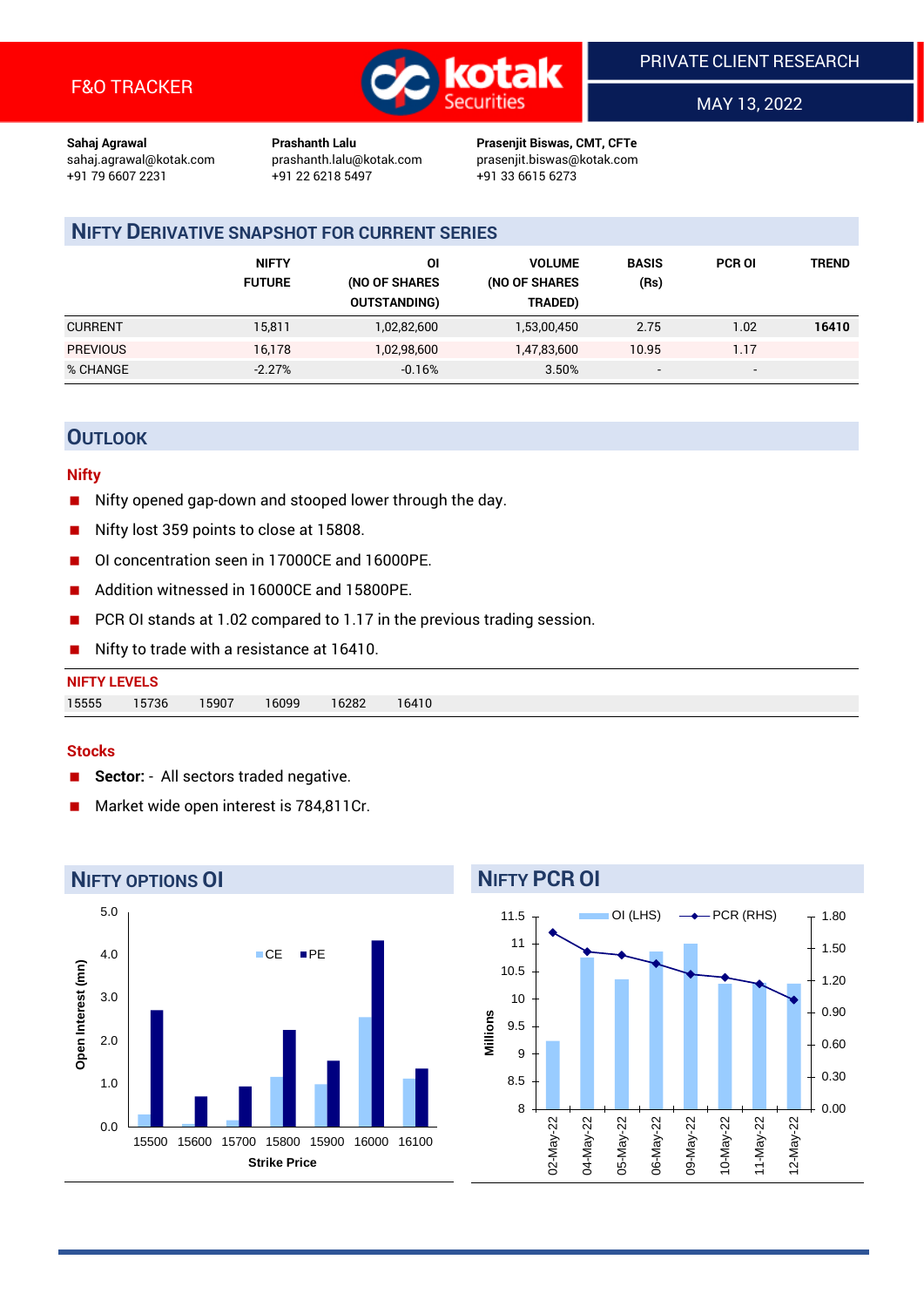# **FUTURE STATISTICS**

|  |  | <b>OI INCREASE</b> |
|--|--|--------------------|
|  |  |                    |

| <b>SYMBOL</b>     | <b>OI</b> | ΟI           | <b>PRICE CHG</b> |
|-------------------|-----------|--------------|------------------|
|                   | (%)       | (SHARES)     | $(\%)$           |
| <b>PNB</b>        | 15.3%     | 33,28,32,000 | $-13.6%$         |
| <b>LTTS</b>       | 12.6%     | 10,10,200    | $-3.6%$          |
| BAJAJ-AUTO        | 9.3%      | 31,78,750    | $-0.8%$          |
| AMBUJACEM         | 8.9%      | 4,61,80,200  | 4.0%             |
| <b>OFSS</b>       | 8.6%      | 3,14,450     | $-1.0%$          |
| <b>NAVINFLUOR</b> | 7.2%      | 4,18,950     | $-1.5%$          |
| ABFRL             | 5.5%      | 1,00,75,000  | $-2.3%$          |
| LT.               | 5.1%      | 1,54,26,475  | $-2.8%$          |
| <b>ACC</b>        | 5.1%      | 24,83,250    | 0.4%             |
| <b>PETRONET</b>   | 4.6%      | 1,54,68,000  | $-1.7%$          |

| <b>OI DECREASE</b> |          |             |                  |
|--------------------|----------|-------------|------------------|
| <b>SYMBOL</b>      | ΟI       | ΟI          | <b>PRICE CHG</b> |
|                    | $(\%)$   | (SHARES)    | $(\%)$           |
| <b>IBULHSGFIN</b>  | $-11.0%$ | 4,26,82,100 | 6.7%             |
| ABB                | $-6.7%$  | 3,49,250    | $-1.6%$          |
| <b>POLYCAB</b>     | $-6.3%$  | 6,06,000    | 0.1%             |
| <b>BSOFT</b>       | $-6.1%$  | 34.59.300   | 0.1%             |
| <b>DIXON</b>       | $-6.0%$  | 8,89,250    | $-3.2%$          |
| <b>ASHOKLEY</b>    | $-5.9%$  | 3,06,49,500 | 0.9%             |
| GSPL               | $-5.8%$  | 23,42,600   | $-1.6%$          |
| <b>JKCEMENT</b>    | $-5.1%$  | 2,71,075    | $-0.3%$          |
| <b>PVR</b>         | $-5.1%$  | 26.84.165   | $-1.8%$          |
| HAL                | $-5.0%$  | 23,79,750   | $-2.6%$          |

# **CASH STATISTICS**

| <b>TOP VOLUMES</b> |                      |            |              |
|--------------------|----------------------|------------|--------------|
| <b>SYMBOL</b>      | <b>TRADED SHARES</b> | VALUE      | <b>CLOSE</b> |
|                    | (QTY)                | (IN LAKHS) |              |
| <b>RELIANCE</b>    | 94,56,280            | 2,27,008   | 2,399        |
| <b>HDFCBANK</b>    | 1,11,91,145          | 1,46,339   | 1,303        |
| <b>TATAMOTORS</b>  | 3,35,11,538          | 1,25,088   | 372          |
| <b>ICICIBANK</b>   | 1,66,85,166          | 1,17,011   | 696          |
| <b>TATASTEEL</b>   | 94,19,161            | 1,05,866   | 1,118        |
| <b>HINDALCO</b>    | 2,38,31,422          | 96,019     | 406          |
| <b>TCS</b>         | 28,07,195            | 95,891     | 3,409        |
| <b>HDFC</b>        | 43,61,039            | 94,629     | 2,150        |
| <b>SBIN</b>        | 1,89,47,096          | 87,681     | 463          |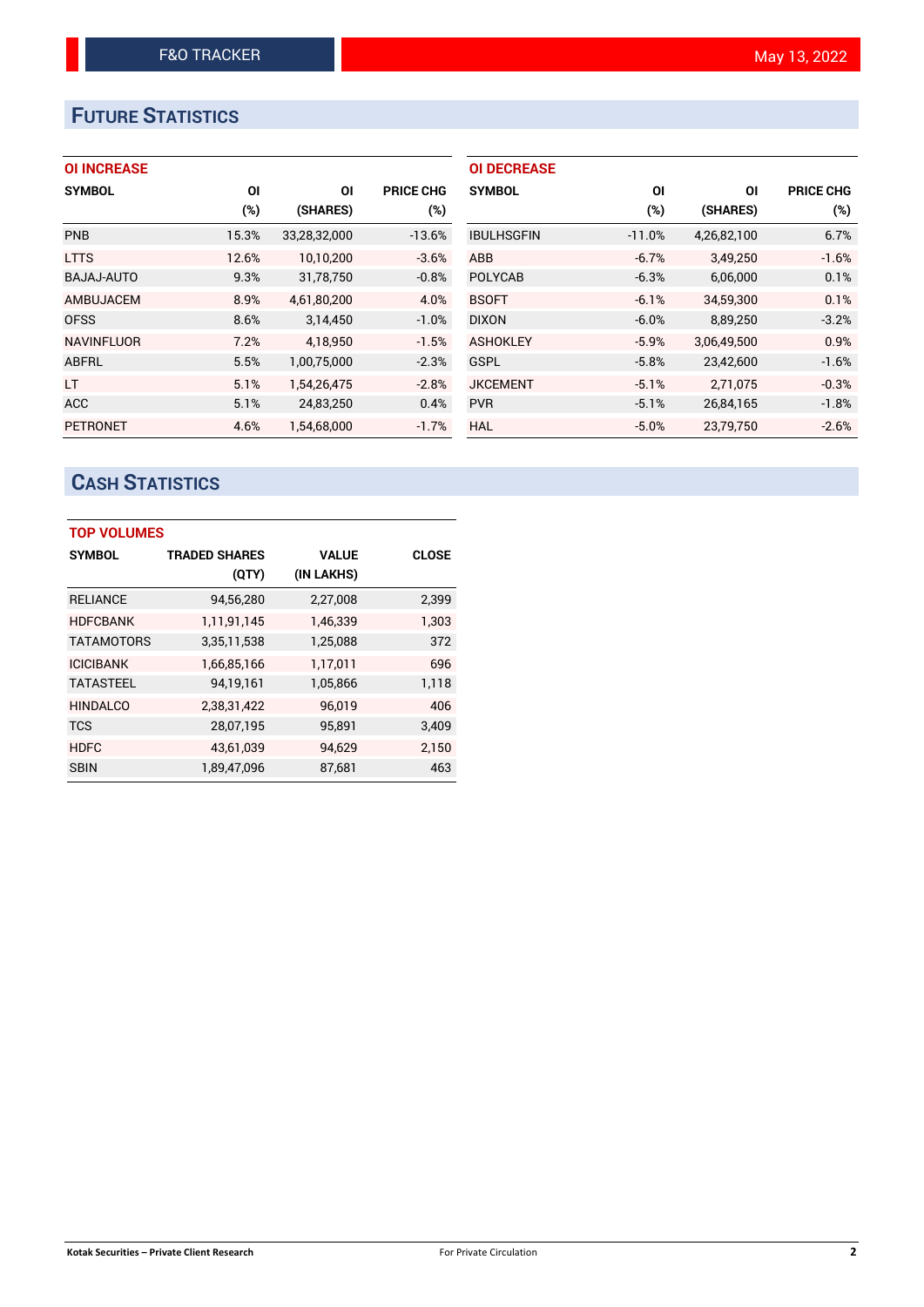# **OPTION STATISTICS**

#### **SIGNIFICANT CALL OPEN INTEREST**

| <b>SYMBOL</b>    | <b>STRK</b>  | <b>OPTION</b> | <b>CLOSE</b> | <b>FUT</b>   | ΟI          |
|------------------|--------------|---------------|--------------|--------------|-------------|
|                  | <b>PRICE</b> | <b>TYPE</b>   | (RS)         | <b>CLOSE</b> | (SHARES)    |
| ONGC             | 170          | <b>CE</b>     | 1.1          | 157          | 1,31,01,550 |
| <b>NTPC</b>      | 160          | <b>CE</b>     | 0.8          | 149          | 1,73,50,800 |
| <b>MARUTI</b>    | 8,000        | СE            | 22.1         | 7,255        | 5,24,700    |
| ONGC             | 165          | <b>CE</b>     | 1.9          | 157          | 76,73,050   |
| <b>COALINDIA</b> | 190          | <b>CE</b>     | 0.7          | 167          | 65,81,400   |
| <b>ITC</b>       | 265          | <b>CE</b>     | 1.7          | 250          | 1,31,93,600 |
| <b>ITC</b>       | 270          | <b>CE</b>     | 1.2          | 250          | 1,29,82,400 |
| <b>POWERGRID</b> | 250          | <b>CE</b>     | 1.6          | 236          | 77,75,514   |
| <b>TATAPOWER</b> | 250          | <b>CE</b>     | 1.4          | 220          | 1,30,54,500 |
| <b>SBIN</b>      | 500          | <b>CE</b>     | 3.5          | 460          | 77.71.500   |

#### **SIGNIFICANT PUT OPEN INTEREST**

| <b>SYMBOL</b>     | <b>STRK</b><br><b>PRICE</b> | <b>OPTION</b><br><b>TYPE</b> | <b>CLOSE</b><br>(RS) | <b>FUT</b><br><b>CLOSE</b> | ΟI<br>(SHARES) |
|-------------------|-----------------------------|------------------------------|----------------------|----------------------------|----------------|
| <b>TATAMOTORS</b> | 400                         | PF                           | 32.6                 | 373                        | 39,40,125      |
| <b>CIPLA</b>      | 900                         | <b>PE</b>                    | 12.5                 | 923                        | 4,60,200       |
| <b>ASIANPAINT</b> | 3,000                       | PF                           | 55.6                 | 3,038                      | 2,62,050       |
| <b>TATAPOWER</b>  | 220                         | PF                           | 8.1                  | 220                        | 43,20,000      |
| <b>SBIN</b>       | 450                         | PF                           | 10.7                 | 460                        | 26,95,500      |
| <b>MARUTI</b>     | 7.200                       | PF                           | 164.3                | 7,255                      | 1,12,300       |
| <b>POWERGRID</b>  | 230                         | <b>PE</b>                    | 3.3                  | 236                        | 23,62,519      |
| <b>MARUTI</b>     | 7.000                       | <b>PE</b>                    | 97.1                 | 7.255                      | 1,00,000       |
| <b>TATAPOWER</b>  | 200                         | <b>PE</b>                    | 2.2                  | 220                        | 36,28,125      |
| WIPRO             | 450                         | <b>PE</b>                    | 4.8                  | 474                        | 14,25,600      |

## **SIGNIFICANT CALL OPEN INTEREST ADDITION SYMBOL STRK OPTION OPEN OI CHG CLOSE PRICE TYPE INT (%) (Rs)** MARICO 515 CE 1,15,000 11400% 5.9 PNB 31 CE 53,28,000 8225% 0.6 ADANIPORTS 710 CE 1,02,500 8100% 32.3 LT 1,540 CE 2,30,575 5629% 35.4 VEDL 310 CE 3,00,700 4750% 13.5 HINDALCO 410 CE 17,32,900 3930% 13.6 IDFCFIRSTB 34 CE 5,88,300 2550% 2.0 FEDERALBNK 87 CE 4,10,000 1950% 2.2 ADANIPORTS 720 CE 2,40,000 1500% 27.4 HINDALCO 390 CE 1,07,500 1329% 25.8

| SIGNIFICANT PUT OPEN INTEREST ADDITION |              |               |             |        |              |  |  |  |  |
|----------------------------------------|--------------|---------------|-------------|--------|--------------|--|--|--|--|
| <b>SYMBOL</b>                          | <b>STRK</b>  | <b>OPTION</b> | <b>OPEN</b> | OI CHG | <b>CLOSE</b> |  |  |  |  |
|                                        | <b>PRICE</b> | TYPE          | <b>INT</b>  | (%)    | (Rs)         |  |  |  |  |
| <b>RBLBANK</b>                         | 85           | <b>PE</b>     | 2,58,100    | 8800%  | 1.8          |  |  |  |  |
| <b>PNB</b>                             | 26           | <b>PE</b>     | 12,32,000   | 7600%  | 0.6          |  |  |  |  |
| <b>RBLBANK</b>                         | 92           | <b>PE</b>     | 2,17,500    | 7400%  | 3.1          |  |  |  |  |
| <b>PNB</b>                             | 24           | <b>PE</b>     | 9,92,000    | 6100%  | 0.3          |  |  |  |  |
| <b>FEDERALBNK</b>                      | 83           | <b>PE</b>     | 4,80,000    | 2300%  | 1.8          |  |  |  |  |
| <b>PNB</b>                             | 27           | <b>PE</b>     | 24.64.000   | 1440%  | 0.8          |  |  |  |  |
| <b>PFC</b>                             | 102          | <b>PE</b>     | 1,98,400    | 967%   | 1.3          |  |  |  |  |
| <b>ABCAPITAL</b>                       | 85           | <b>PE</b>     | 1,40,800    | 967%   | 0.9          |  |  |  |  |
| <b>BANKBARODA</b>                      | 80           | <b>PE</b>     | 2,45,700    | 950%   | 0.4          |  |  |  |  |
| RAIN                                   | 140          | <b>PE</b>     | 5,02,500    | 644%   | 3.6          |  |  |  |  |

|                   | <b>CALL OPTION VOLUMES</b> |               |                  |              | <b>PUT OPTION VOLUMES</b> |              |               |                  |              |
|-------------------|----------------------------|---------------|------------------|--------------|---------------------------|--------------|---------------|------------------|--------------|
| <b>SYMBOL</b>     | <b>STRK</b>                | <b>OPTION</b> | <b>CONTRACTS</b> | <b>CLOSE</b> | <b>SYMBOL</b>             | <b>STRK</b>  | <b>OPTION</b> | <b>CONTRACTS</b> | <b>CLOSE</b> |
|                   | <b>PRICE</b>               | <b>TYPE</b>   |                  | (Rs)         |                           | <b>PRICE</b> | <b>TYPE</b>   |                  | (Rs)         |
| <b>RELIANCE</b>   | 2,500                      | <b>CE</b>     | 27,359           | 26.4         | <b>RELIANCE</b>           | 2,400        | <b>PE</b>     | 18,648           | 60.9         |
| <b>RELIANCE</b>   | 2.400                      | <b>CE</b>     | 21,067           | 67.3         | <b>RELIANCE</b>           | 2.300        | <b>PE</b>     | 11.153           | 28.0         |
| <b>RELIANCE</b>   | 2,600                      | <b>CE</b>     | 19,843           | 10.5         | <b>TATASTEEL</b>          | 1,100        | <b>PE</b>     | 9,684            | 31.5         |
| <b>RELIANCE</b>   | 2.460                      | <b>CE</b>     | 16,689           | 39.4         | <b>TATASTEEL</b>          | 1.120        | <b>PE</b>     | 8.287            | 39.2         |
| <b>RELIANCE</b>   | 2,800                      | <b>CE</b>     | 12,127           | 3.9          | <b>TATAMOTORS</b>         | 370          | <b>PE</b>     | 7,928            | 14.1         |
| <b>RELIANCE</b>   | 2.420                      | <b>CE</b>     | 11,607           | 56.4         | <b>TATAMOTORS</b>         | 380          | <b>PE</b>     | 7.334            | 19.1         |
| <b>RELIANCE</b>   | 2,440                      | <b>CE</b>     | 11,518           | 47.7         | <b>ICICIBANK</b>          | 700          | <b>PE</b>     | 7,148            | 18.2         |
| <b>TCS</b>        | 3.400                      | <b>CE</b>     | 11,394           | 68.3         | <b>BAJFINANCE</b>         | 5.500        | <b>PE</b>     | 7.130            | 152.5        |
| <b>BAJFINANCE</b> | 6.000                      | <b>CE</b>     | 11,355           | 60.7         | <b>HINDALCO</b>           | 400          | <b>PE</b>     | 6,831            | 12.0         |
| <b>RELIANCE</b>   | 2.700                      | <b>CE</b>     | 11,192           | 5.9          | <b>RELIANCE</b>           | 2,380        | <b>PE</b>     | 6,720            | 53.8         |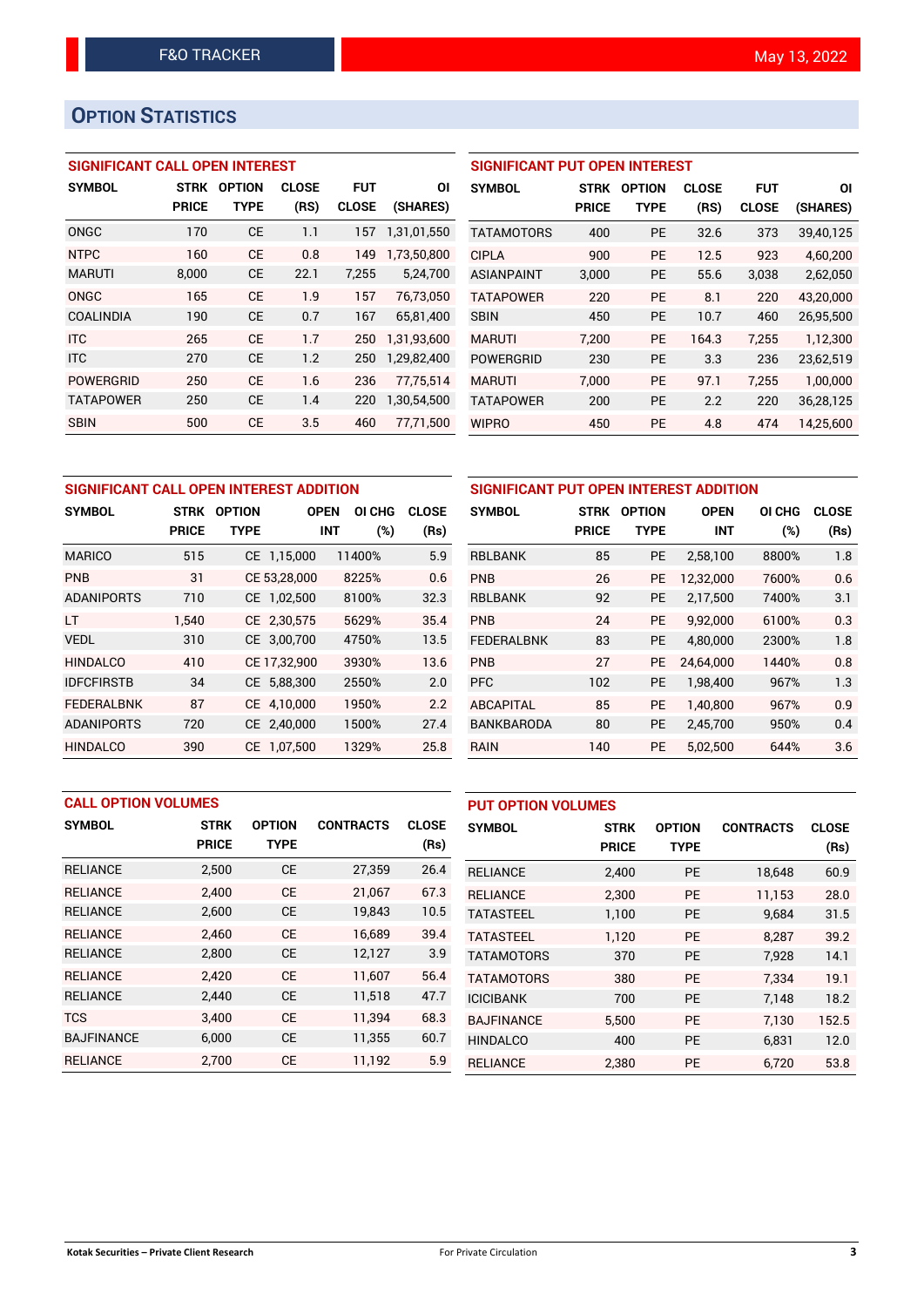#### **RATING SCALE (PRIVATE CLIENT GROUP)**

- **BUY**  Stock/Index looks strong from the expiry/near term perspective and is expected to gain on the basis of technical and/or derivative parameters. Time frame is minimum of current expiry and in certain cases extend to the next series depending on the stock behaviour. Strict stop loss needs to be adhered to for every buy/long recommendation given.
- **SELL** Stock/Index looks weak from the expiry/near term perspective and is expected to gain on the basis of technical and/or derivative parameters. Time frame is minimum of current expiry and in certain cases extend to the next series depending on the stock behaviour. Strict stop loss needs to be adhered to for every sell/short recommendation given.

#### **FUNDAMENTAL RESEARCH TEAM (PRIVATE CLIENT GROUP)**

**Shrikant Chouhan Arun Agarwal Amit Agarwal, CFA Hemali Dhame** shrikant.chouhan@kotak.com arun.agarwal@kotak.com agarwal.amit@kotak.com Hemali.Dhame@kotak.com +91 22 6218 5408 +91 22 6218 6443 +91 22 6218 6439 +91 22 6218 6433

Metals & Mining, Midcap Pharmaceuticals Pharmaceuticals Research Associate Support Executive<br>
iatin.damania@kotak.com purvi.shah@kotak.com rini.mehta@kotak.com k.kathirvelu@kotak.com jatin.damania@kotak.com

**Sumit Pokharna** Pankaj Kumar<br>Oil and Gas, Information Tech Construction, sumit.pokharna@kotak.com pankajr.kumar@kotak.com +91 22 6218 6438 +91 22 6218 6434

Construction, Capital Goods & Midcaps

Transportation, Paints, FMCG

**Jatin Damania Purvi Shah Rini Mehta K. Kathirvelu** +91 22 6218 6440 +91 22 6218 6432 +91 80801 97299 +91 22 6218 6427

### **TECHNICAL RESEARCH TEAM (PRIVATE CLIENT GROUP)**

**Shrikant Chouhan Amol Athawale Sayed Haider** [shrikant.chouhan@kotak.com](mailto:shrikant.chouhan@kotak.com) [amol.athawale@kotak.com](mailto:amol.athawale@kotak.com) Research Associate

+91 22 6218 5408 +91 20 6620 3350 [sayed.haider@kotak.com](mailto:sayed.haider@kotak.com) +91 22 62185498

#### **DERIVATIVES RESEARCH TEAM (PRIVATE CLIENT GROUP)**

+91 79 6607 2231 +91 22 6218 5497 +91 33 6615 6273

**Sahaj Agrawal Prashanth Lalu Prasenjit Biswas, CMT, CFTe** [prasenjit.biswas@kotak.com](mailto:prasenjit.biswas@kotak.com)